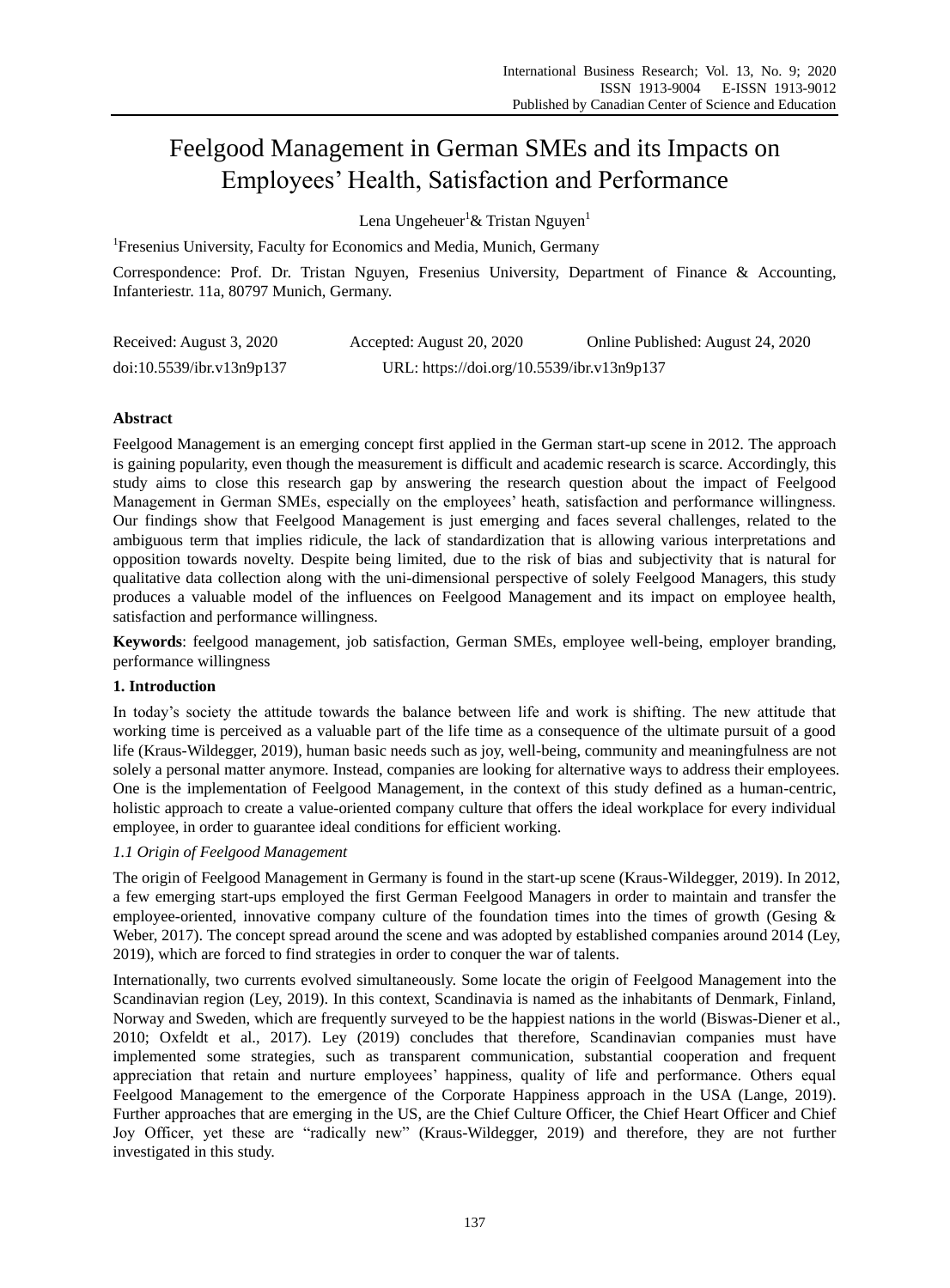# *1.2 Related Theories and Concepts*

Feelgood Management underlies the assumption that intrinsic motivation leads to the best performance (Weber & Gesing, 2019). McGregor contrasts different management theories and divides them into two: Theory X, which deals with authoritarian management approaches, and Theory Y, which emphasizes participatory management approaches (McGregor, 1998). Theory Y builds upon Maslow's hierarchy of needs (McGregor, 1998) and assumes that humans are naturally intrinsically motivated and "can achieve their own goals best by directing their own efforts toward organizational objectives" (MacGregor, 1960). In order to unfold the full potential of employees, ideal conditions, such as a company culture that recognizes and supports the individual capabilities of its employees, are desirable(Weber & Gesing, 2019).

# 1.2.1 Positive Psychology

Positive Psychology was first mentioned by Maslow in 1954 and later developed into an approach by Seligman, established in 1990 (Snyder & Lopez, 2009), focusing on happiness, trust, optimism and solidarity. If the three needs of self-determination, namely "the need for competence, the need for belongingness and the need for autonomy" (Seligman & Csikszentmihalyi, 2000) are fulfilled, people are able to motivate intrinsically, to fulfill their potentials and to address greater challenges and is researched by positive psychology (Seligman & Csikszentmihalyi, 2000). These findings are further developed to implement them in an organizational context to develop concepts in regards to leadership and increasing motivation.

The main focus of positive psychology, therefore, is the construct of well-being rather than the entity of life satisfaction. The five dominating factors influencing well-being are positive emotion, engagement, positive relationships, meaning and accomplishment (PERMA). Following this approach, humans are perceived as "self-organizing, self-directed adaptive entities"(Seligman & Csikszentmihalyi, 2000). In addition, Seligman developed a new field, positive health, which indicates that a focus on health rather than on illness would decrease cost and save lives (Seligman, 2008). Parallels to positive psychology exist and in combination could advance Feelgood Management approaches.

# 1.2.2 Corporate Happiness

Corporate Happiness is a leadership approach derived from positive psychology, developed in the US (Ley, 2019). It lays focus on employee happiness to follow the motto: Happy employees make customers happy (Kraus-Wildegger, 2019). The difference of Corporate Happiness to Feelgood Management is the understanding of value as well as the responsibility towards the firms' employees (Kraus-Wildegger, 2019). The first views working time as valuable lifetime, which should therefore be made as ideal as possible, while the latter includes the employees' welfare, hence, the protection of the body and mental health (Kraus-Wildegger, 2019). While Corporate Happiness is aiming to extract the most of employees, adding benefits and services such as internal laundries, fitness centers and food around the clock, which often leads to longer working hours and time spent at the office (Kraus-Wildegger, 2019). These efforts could also be described as internal marketing efforts and in this context employees are referred to as the internal customers (Johnston, 2008), which emphasizes the motto mentioned above.

In summary, Feelgood Management combines the Corporate Happiness approach, where employee happiness is focused on solely for the purpose of increasing customer happiness, with caring attributes such as welfare, appreciation and retention for employees.

# 1.2.3 Well-Being Management

Well-Being Management is a concept of the Anglo-Saxon language and related to Feelgood Management, though differences exist (Gesing & Weber, 2017). While well-being is individual and complex, it can broadly be differentiated into: career well-being, social well-being, financial well-being, physical well-being and community well-being (Rath & Harter, 2010). In English speaking countries, these aspects are addressed in a sustainable way, aiming to holistically influence employees by nurturing their health and happiness, and embedded within the HR department of a company (Weber & Gesing, 2019). Hence, in this context, Well-Being is comparable to Feelgood Management.

In a German business environment however, Well-Being Management is related to the literal well-being of employees, the design of work space and occasionally the organization of events (Weber & Gesing, 2019). On first sight, both concepts seem identical, however, Fendl (2016) emphasizes that Well-Being Management lacks the core competence of Feelgood Management, namely the identification and development of a company culture. In addition, especially in small businesses, it is not uncommon to find a Feelgood Manager and a Well-Being Manager in the same position, potentially even complemented by Office Management as well (Fendl, 2016).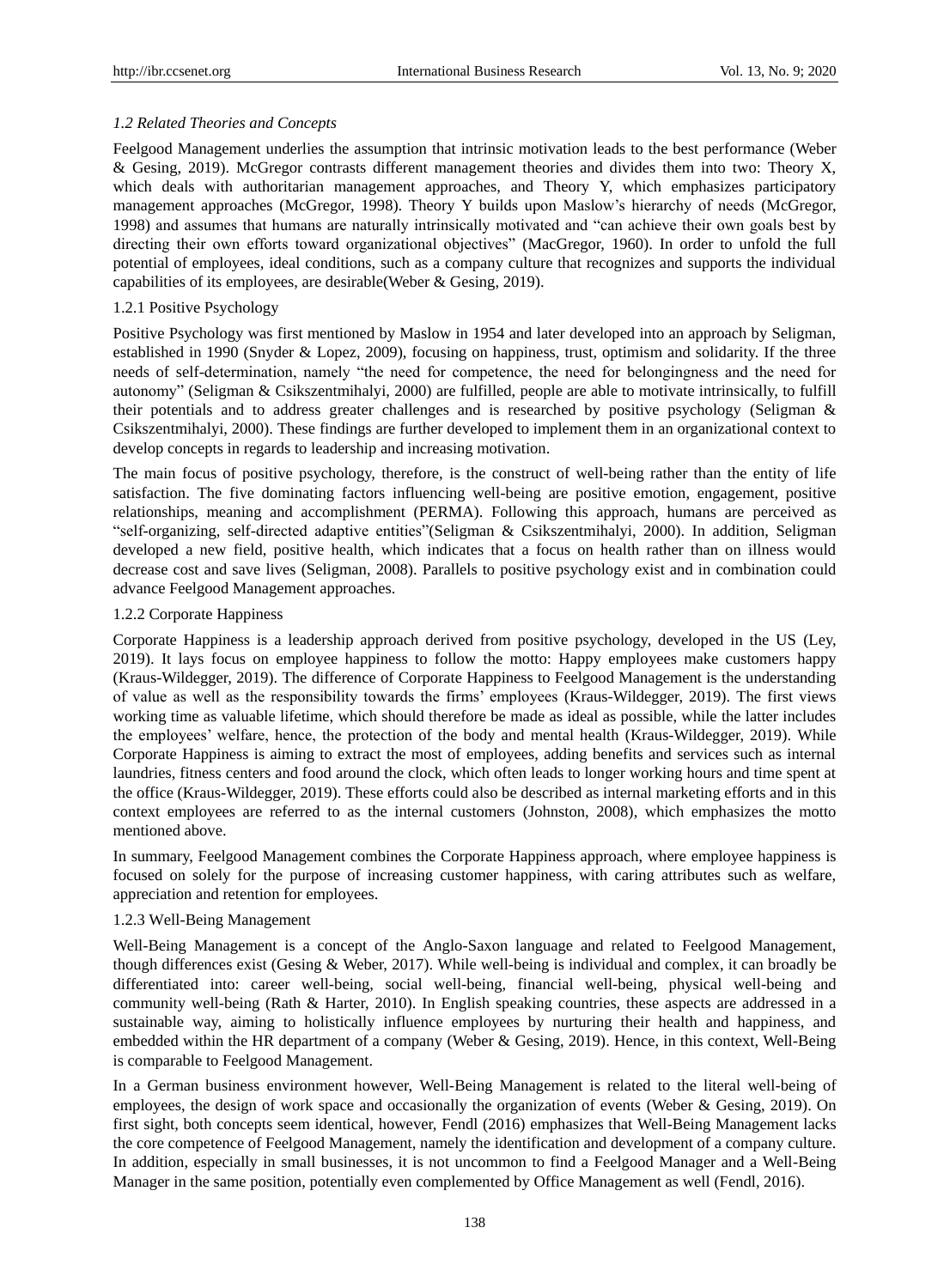# *1.3 Utility for Companies generated by Feelgood Management*

It is commonly agreed by all stakeholders of a company, that it is usually profitable to take care of employees, as happier and healthier employees rise their effort, their contribution and lastly, their productivity (Fisher, 2003). Hence, the economic value of well-being at the work place cannot be underestimated(Gesing& Weber, 2017). Overall, the range of annual income of a Feelgood Manager is estimated to be between 40,000 and 85,000 Euros (Kraus-Wildegger, 2019). Moreover, economic utility is described by a managing director of an e-commerce business: He states that if the company's Feelgood Manager increases the performance of each employee by 1.66%, the position creates a positive return on investment. This is achieved as the employee satisfaction, commitment and engagement towards sustainable engagement and resulting profit maximization, as well as the increase of employer attractiveness and the internal networking and knowledge exchange, are directly related to Feelgood Management activities and ideals (Gesing & Weber, 2017).Feelgood Management can create synergies with multiple departments of the company, such as HR, corporate health programs and trainings and development (Ley, 2019; Weber & Gesing, 2019). Nonetheless, the measurability and correlation between actions and effects of Feelgood Management activities are difficult to measure (Ley, 2019).

# 1.3.1 Employee Health

As Feelgood Management is defined as a human-centric, holistic approach to create a value-oriented company culture that offers the ideal workplace for every individual employee, in order to guarantee ideal conditions for efficient working and therefore, it affects the employees' health directly. The physical well-being of humans has a direct and significant influence on their performance and the continuity of a firm by affecting costs that are related to illness and health (Danna & Griffin, 1999). In order to guarantee for the safety and health of employees, most countries installed rules, regulations and laws and while these lay usually within the responsibility of the security department of a company, Feelgood Managers can also be involved(Weber & Gesing, 2019). Corporations between these two departments are desirable in order to avoid double effort and costs (Weber & Gesing, 2019).

The efforts to improve and retain the employees' health should be catered towards causes of absence. The main reasons for absence sick days are related to the musculoskeletal system, mental illnesses and issues with the respiratory systems (Marschall et al., 2018). Furthermore, Ley (2019) emphasizes that it is important to bear in mind the individuality of employees and to offer a wide range of propositions in order to address everyone. In addition, education about how to avoid illnesses is just as important and can also be organized by the Feelgood Manager (Ley, 2019). For example, courses regarding stress management, back pain prevention programs, yoga classes and running groups have a higher attendance rate if employees understand the value and benefits (Ley, 2019). Moreover, according to Kraus-Wildegger (2019), humanity is an important factor for any company, which is the result of "cross-functional perspectives of different disciplines in order to gain a holistic view". Further, burnouts are not only caused by stress or high workload, but also by emotional loneliness, which is recognized by the brain in the same way that it perceives physical pain (Eisenberger, 2003). This is an aspect, where Feelgood Management can interfere directly and organize group activates and voluntary offers, which simultaneously increase the sense of belonging and hence, influence the employees' motivation.

# 1.3.2 Employee Satisfaction

Job satisfaction positively affects the job performance, health, intention to remain at the company and life satisfaction as a whole (Spector, 1997) as well as the engagement and motivation to perform (Gesing & Weber, 2017). Consequently, any company should be interested in increasing their employees' satisfaction and Feelgood Management can strongly influence it, as it aims to offer the ideal workplace to every employee. This is especially desirable, as satisfied employees are less eager to look for alternative jobs and the costs related to absenteeism and turnover are reduced (Spector, 1997).

Ley (2019) argues that the creation of value for a firm can easily be accomplished without appreciation, but in terms of a Feelgood Manager, both combined obtain the maximal effect, i.e. the best results. The development of mutual trust and an appreciative working atmosphere can increase the work satisfaction and therefore, it builds a foundation for high commitment and strong engagement (Gesing & Weber, 2017). If the employee satisfaction is high, it affects the employees' willingness to perform, which has consecutive advantages for a firm and are discussed in the following chapter.

# 1.3.3 Employee Performance Willingness

In addition to the employees' health and satisfaction, the well-being of employees has an impact on their performance and therefore, the related costs (Judge, Thoresen, Bono&Patton, 2001). The willingness to perform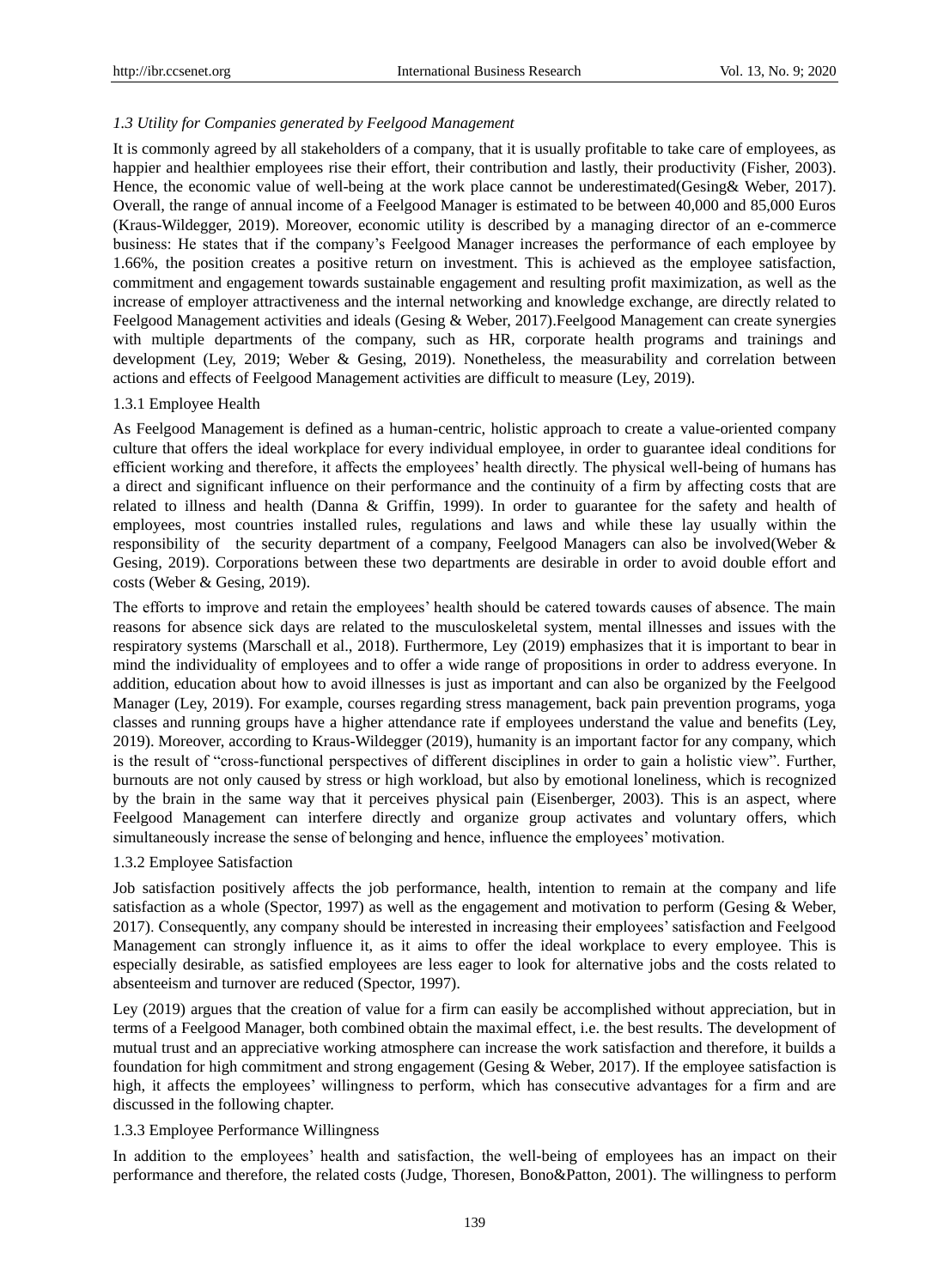highly depends on the satisfaction of the employees and therefore, this is a field that a Feelgood Manager can take care of. This is, because it can affect the intrinsic motivation, which is the key to the willingness to perform (Ley, 2019). Formerly common incentives such as financial compensation are not decisive anymore. Instead, the development of mutual trust and an appreciative working atmosphere can increase the willingness to perform (Gesing & Weber, 2017).

However, the willingness to perform can only be influenced, if the human basic needs are fulfilled (Kraus-Wildegger, 2019). Kraus-Wildegger (2019) differentiates basic human needs in different Feelgood Categories, namely into physical, emotional, mental and meaningful Feelgood. The mental Feelgood is fulfilled, if employees have the opportunity to work creatively and undisturbed, which relates to the company's mindset, trust in employees and the physical environment (Kraus-Wildegger, 2019). Lastly, employees value meaningful work and the sense of belonging, which satisfy the meaningful Feelgood(Kraus-Wildegger, 2019). If these basic needs are fulfilled by the Feelgood Manager in a way that each individual employee feels addressed, the willingness to perform increases and hence, also adds to the added value of the firm (Ley, 2019). According to Gesing and Weber (2017), a sign of a successful Feelgood Management activity that indicates that the employees' willingness to perform is intact, can be the noticeable joy at work.

Contrastingly to the advantages, Feelgood Management can also create negative consequences in regard to the employees' willingness to perform. As employees quickly adapt to new benefits and incentives, their self-perceived entitlement and claims towards benefits, quickly turn the firm's unique selling points into hygiene factors. Consequently, and in combination to the high availability of jobs, employees often seek other employment when confronted with the denial of benefits or the reminder to perform according to the company's standards. Therefore, companies must communicate carefully and precisely in order to achieve a higher willingness to perform rather than the opposite.

#### **2. Methodology**

#### *2.1 Research Design*

The research design is the framework of data collection and analysis in order to meet the research objectives and answer the research question and further provides justification for the choice of the applied method (Saunders, Lewis and Thornhill, 2012). It depends on the "research question, prior work, research design, and theoretical contribution" (Edmondson & Mcmanus, 2007) and can be of exploratory, descriptive or explanatory nature (Saunders et al., 2012). As the purpose of this research is to gain a new understanding about the impacts of Feelgood Management, this study meets the criteria of exploratory research.

Nevertheless, as the review of SMEs in Germany and the providing of theoretic background of Feelgood Management are relying on existing literature, this study also contains some descriptive elements. In order to answer the research question: "How is Feelgood Management applied in German SMEs and does it impact the employees' health, satisfaction and willingness to perform and subsequently the firm's economic situation?", an inductive, qualitative research approach has been chosen. Compared to a quantitative research approach, it is more complex and there is no provided guideline, but rather implications of how it should be conducted. An inductive research approach applies when data is collected in order to develop a theory, contrastingly, a with a deductive approach a theoretical idea is first identified and then data is collected to testify the theory (Saunders et al., 2012). The approach used in this study is the grounded theory, a subcategory of an inductive approach. Here, a theory is developed based on a simultaneous collection and analysis of data and the development of analytical codes in order to develop categories that support the finding of a theory. Besides, a qualitative data collection produces non-numeric data that is "represented through word, pictures, or icons analyzed during thematic exploration"(O'Leary, 2010).The primary data collection in this study ensued by the conduction of expert interviews.

#### *2.2 Interview Structure*

An interview guide was prepared beforehand, in order to provides the general path of the interview, which allows comparison afterwards (Patton, 2002). In order to receive higher quality data, it helps to identify and categorize certain subjects. Therefore, the interview structure can broadly be divided into the topics of general Feelgood Management, the interviewee's personal career development, implementations at the company, the employees' perception and the future. After a brief introduction of the interviewer, formalities about the identity were clarified, the permission to record was asked and the interviewee was given the opportunity to ask any questions. Additionally, detailed notes were taken during the interviews in case of any unforeseen technical breakdown.

Every category consists of three to four questions with several follow-up questions in order to extract the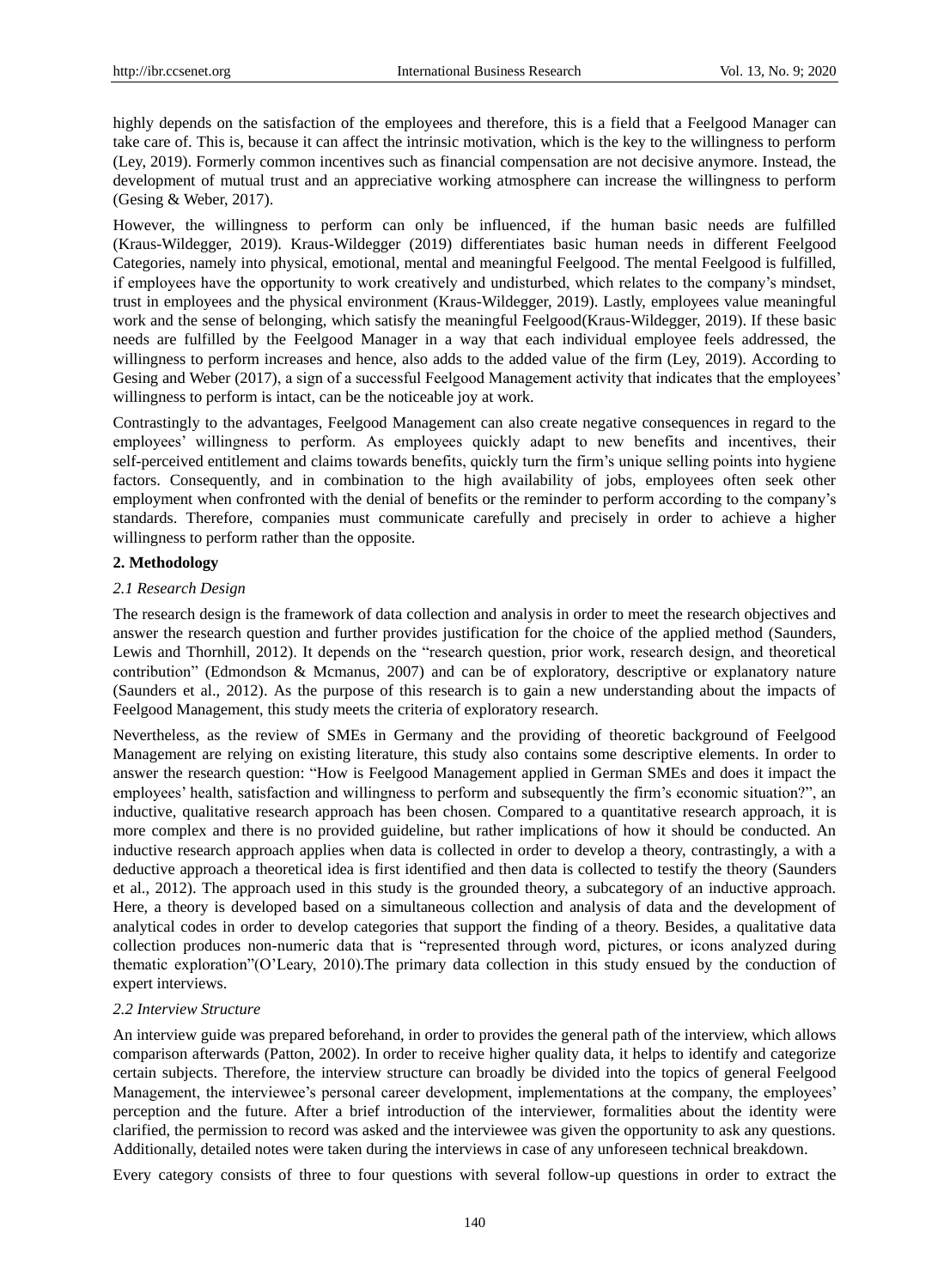maximum amount of information. In total, the interview guide contains 17 main questions and 20 follow-questions, which were not all asked every time as some interviewees anticipated the follow-up and answered the sub-question beforehand. This is allowed in the chosen interview style (Saunders et al., 2012) and serves the purpose of avoiding repetitions. Furthermore, in order to increase the validity of the data, a mixture of different question types was asked, such as direct and indirect, follow-up and specifying questions; except for one closed question all questions were open questions.

This research aims to elaborate the potential impact of Feelgood Management on the employees' health, satisfaction and performance willingness in German SMEs. Therefore, ideally, a study should embrace the experience of Feelgood Managers, employees, executive board members and external stakeholders. However, as this approach exceeds the scope of this study, expert interviews with Feelgood Managers have been conducted in order to analyze their experience and develop managerial implications. Hence, the precondition to qualify as an interview partner is the work experience as a Feelgood Manager for at least a year in at least one German SME (see Table 1).

| <b>Interviewee</b>   | <b>Position</b>                | <b>Years of Experience as</b><br><b>Feelgood Manager</b> | Company                    |
|----------------------|--------------------------------|----------------------------------------------------------|----------------------------|
| Eva Muhr             | Feelgood Manager               |                                                          | adnymics GmbH              |
| Rebecca              | Feelgood Manager               |                                                          | anonym                     |
| <b>Selina-Claire</b> | Feelgood Manager               |                                                          | Spielfeld Digital Hub GmbH |
| Woloschanowski       |                                |                                                          |                            |
| <b>Nick Prosch</b>   | Head of Feelgood<br>Management | <sub>6</sub>                                             | Codecentrics AG            |
| <b>Dirk Maucher</b>  | Feelgood Manager               |                                                          | Novatec Consulting GmbH    |

Table 1. Interview Partners

#### **3. Analysis of the Empirical Findings**

The overall aim of this empirical research is to elaborate the potential impact of Feelgood Management, focusing on its effects on the health, satisfaction and willingness to perform of employees in German SMEs. Therefore, the existing literature on Feelgood Management has been examined in order to identify the research gaps and develop this study's objectives. Consequently, primary data was gathered through the conduction of interviews, which were transcribed immediately and later coded using the software MAXQDA. The codes were then grouped into the following categories: *Term Feelgood Management, Development of Feelgood Management in General, Intention to Inaugurate Feelgood Management, Impact of Feelgood Management, Challenges of Feelgood Management, Measurability of Feelgood Management, Personal Qualities of a Feelgood Manager, Responsibilities of a Feelgood Manager, Requirements for a Successful Implementation ofFeelgood Management, Company Culture* and *Company Structure*. By the coding of the interviews, these eleven categories were identified as factors of influence on Feelgood Management.

# *3.1 Feelgood Management in General*

Feelgood Management in general is a very broad field of research and offers a wide spectrum of information. This chapter comprises the six categories of *Term Feelgood Management, Development of Feelgood Management in General, Intention to Inaugurate Feelgood Management, Impact of Feelgood Management, Challenges of Feelgood Management* and *Measurability of Feelgood Management*.

#### 3.1.1 Term Feelgood Management

The term Feelgood Management is viewed controversially by the interviewees. First of all, as Feelgood Management is no protected term, a wide range of definitions and connotations are possible (Nick Prosch), which is also indicated by the codes: *Ambiguity, Ridiculousness, Prejudice, Euphoria* and *Alternative Job Titles.*

All interviewees agree that the term is difficult, due to the implications that arise. The term is provocative and many associate it with the simple entertainment of employees, regardless of the professional approach of some (Prosch). When first heard, a wide spectrum of emotions is possible, ranging from euphoria "Oh wow, your company has a Feelgood Manager"(Dirk Maucher) to shady, equivocal assumptions (Eva Muhr) to skepticism of why a Feelgood Manager is necessary in that company (Maucher). Furthermore, apparently Feelgood Management is associated with the simple entertainment of employees, regardless of the long-term planning and benefits (Rebecca).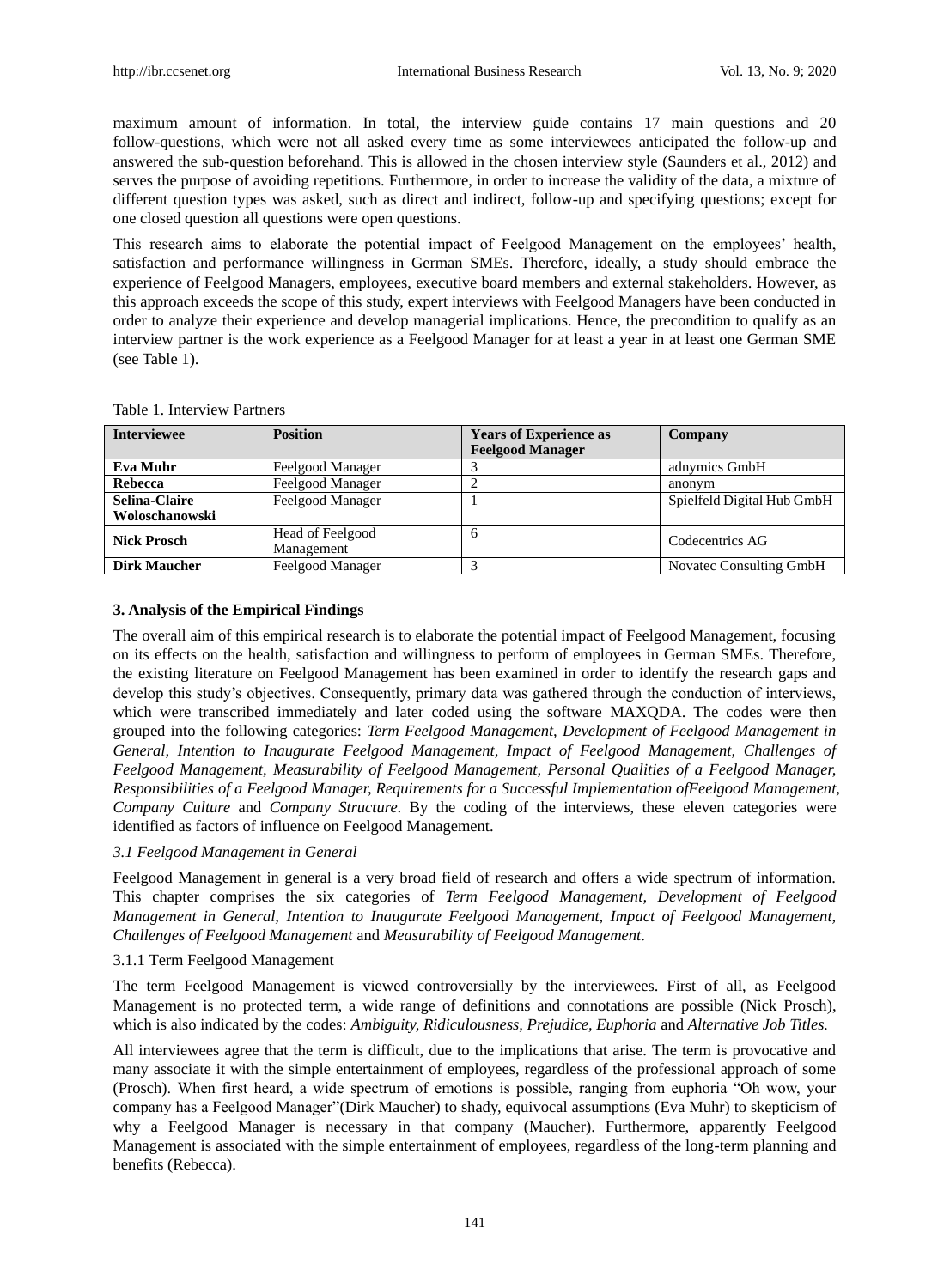In addition, in regard to alternative job titles, the Feelgood Managers have thought of various terms. While Muhr was employed as the "Office Grandma"(Muhr) and hence, is primarily responsible for the general well-being of employees by caring about and cooking for them, Prosch initially thought about calling his position the "Manager of the People" (Prosch), as it indicates the human-centric approach of Feelgood Management and is not associated with the same level of ridicule as Feelgood Management. For example, Prosch is not only taking care for the employees, but is also involved in strategic tasks, such as the implementation of health care programs, the on boarding process and training and development of employees (Prosch). Further, he described himself as a "general practitioner" (Prosch), as he is approached predominantly, if something is going wrong. In addition, the term "enabler" (Maucher) emerged, as Maucher views himself as the initiator of ideas and project, while he empowers employees and teams to collaborate on their implementation. The difficulties regarding the term are revealed, when it is stated that the term describes the essentials, but it is difficult as it is so peculiar (Rebecca). In addition, every company interprets Feelgood Management individually and differently, which adds to the ambiguity as well (Selina-Claire Woloschanowski).

Overall, the discussion about the term Feelgood Management is vivid and manifold. While another job title seems desirable, no better term has been found yet. Moreover, as the concept of Feelgood Management is relatively new, it is expected that a more serious perception and connotation of the job title will develop in the future.

#### 3.1.2 Development of Feelgood Management in General

The origin of Feelgood Management is difficult to determine. Muhr is convinced that her management aimed to replicate a concept from a modern Danish company, while Prosch declares that Feelgood Management is nothing new, from his perspective it is simply a new format. The actions and responsibilities have partially existed and have been executed before, but not under a specific program (Rebecca). Different types of leadership have always existed, from dictatorships to leaders that meet their employees on eyelevel, take them seriously and try to collectively find the ideal solutions for challenges, all of which is supported by Feelgood Management (Prosch). In modern leadership approaches, the latter is strived for and if implemented successfully, Maucher views Feelgood Management as redundant. Similarly, Prosch emphasizes that he defines Feelgood Management inwardly, while he appreciates a positive public image as a valuable side effect. As part of the new work cosmos, Feelgood Management is complemented by agile work, which is very effective methods to improve working conditions and results, for both customers and employees (Prosch).

In the future, companies need to develop an understanding about the evolving employees' needs, care for their well-being and nurture an enjoyable, productive workplace atmosphere (Rebecca), but whether this is the responsibility of the leadership, a Feelgood Manager or a team of Feelgood Ambassadors is not the point (Maucher). Whether new work, modern leadership or effective work environments, companies need to determine how they can increase the productivity and performance willingness of their employees (Maucher). Rebecca sees the professionalization of Feelgood Management as a crucial factor in the development of Feelgood Management, the standardization of tasks and disengagement of prejudice regarding the entertainment of employees are an important step towards comprehensive appreciation. Prosch agrees by identifying his vision as the professionalization of Feelgood Management including the definition of guidelines, as the implementation varies from company to company.

#### 3.1.3 Intention to Inaugurate Feelgood Management

The intention to inaugurate Feelgood Management in companies varies tremendously. While some firms aim to disburden employees by taking care of their daily tasks and increasing the fun factor at work, i.e. by taking care of the coffee machine, travel expenses and office atmosphere, others focus on the employees' well-being solely in order to increase their performance (Muhr). While Woloschanowski assumed the tasks of Feelgood Management from her predecessor, Muhr applied for an advertised position. In both cases, the companies were very young, and their main intention was to explore the start-up spirit. Contrastingly, Rebecca, Prosch and Maucher proactively approached their superiors and executive boards as they sought personal development and recognized a gap between the employees' needs and the company's offerings. In the elaboration of the concept, only few limitations are set (Maucher).For Rebecca, talent acquisition and retention are the main reasons her company supports the Feelgood Management, while for Maucher, increasing the employee satisfaction is the key element. Hence, the intention to implement Feelgood Management varies. The different reasons for the implementation mentioned above allow the assumption that Rebecca, Prosch and Maucher interpret Feelgood Management in a more strategic way than Muhr and Woloschanowski.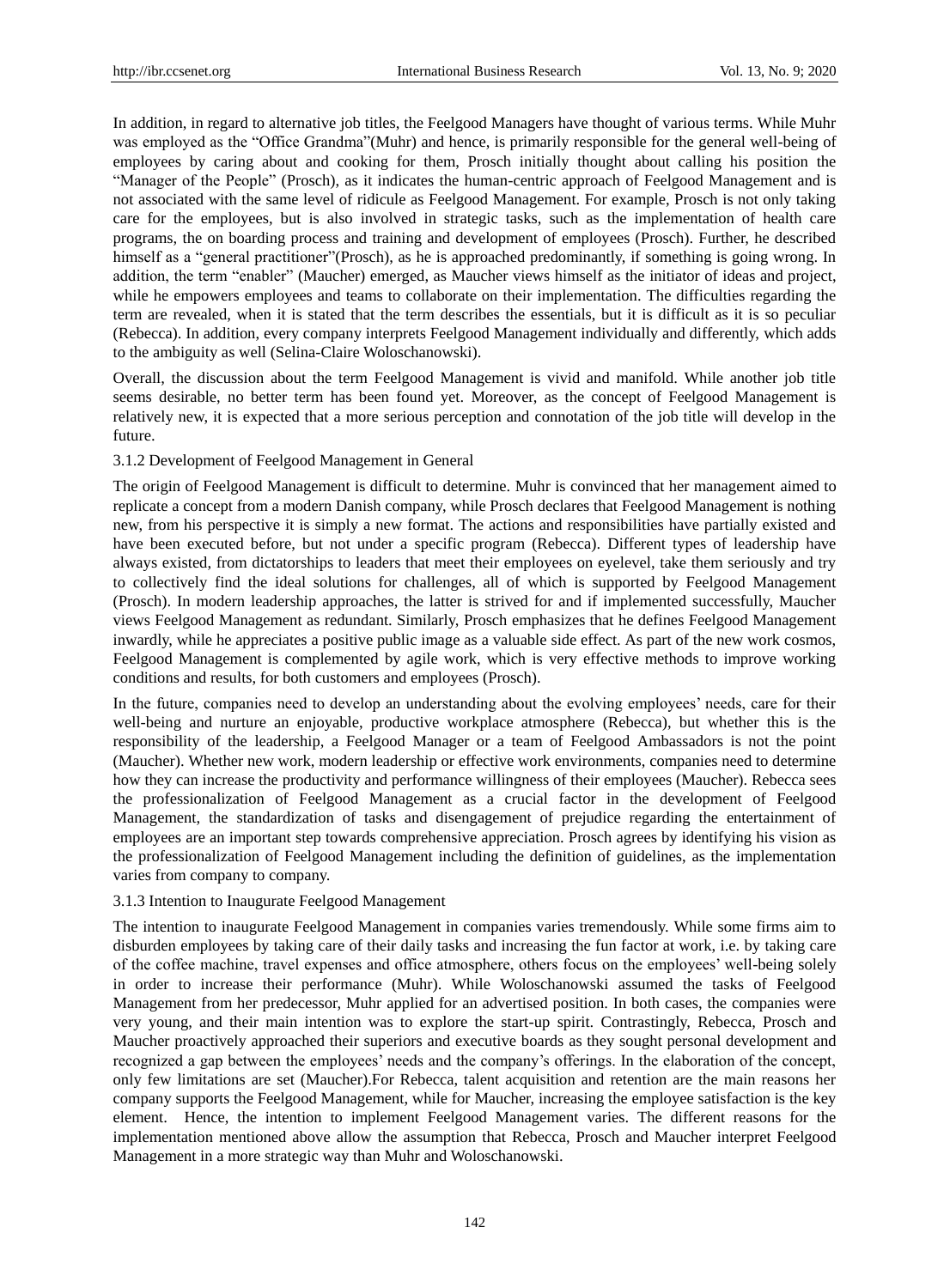#### 3.1.4 Impact of Feelgood Management

First, the impact of Feelgood Management on employee health was mentioned by every interviewee, except for Woloschanowski who does not believe that she has influence on it. Likewise, Muhr sees relatively little scope, but as she was responsible for the culinary side of her start-up, she tried to cook healthy foods. However, Rebecca, Prosch and Maucher have sophisticated programs and influence them by either organizing or initiating elements of it. All three have offers that encourage employees to move, whether it is an employee that has additional qualifications as a fitness coach and therefore offers courses for her colleagues and the opportunity to purchase discounted high-quality bicycles, desks that are adjustable in height (Rebecca), running groups, cycle groups, fitness center in the company (Prosch) and corporations with local fitness offerings (Maucher).

Further, both Rebecca and Maucher would like to partner with Urban Sports, a company that offers extremely flexible fitness activities, where customers can join different activities anywhere, anytime and is therefore ideal for the sales force or consultants on different projects; i.e. all different types of companies that extend across multiple locations. Also, employees have been given the opportunity for medical check-ups, such as eye check-ups, cancer screenings (Rebecca) and influenza vaccinations (Maucher).

Next to the physical well-being, the psychological well-being of employees is also considered, as Prosch says that psychological security is a prerequisite for any company culture. Hence, his firm offers regular consulting hours with psychologists and trainings in positive psychology, stress release and resilience (Prosch). Moreover, mindfulness is another component of the mental hygiene, that is approached with weekly meditation classes (Prosch) and yoga courses (Maucher). As a result, Prosch reports ten to 12 absence sickness days per year and employee, which is a figure significantly below the national average.

Second, employee satisfaction is a parameter that is influenced by Feelgood Management. Prosch identifies employee satisfaction even as the key element. Furthermore, Maucher strongly advises every company to take care of their employees and endeavor to increase employee satisfaction, independent of the implementation of Feelgood Management. Prosch refers to a book he has read, where the key drivers of a happy society are identified as "freedom, trust and sense of belonging". The sense of belonging was also mentioned by Muhr who actively supported the familiarity in the firm. If the sense of belonging is paired with joy at work, the employees settle their work with ease, are more motivated and perform higher (Muhr).

Similarly, Rebecca focuses on the well-being of employees, as it supports the ability to work. As it is one of the goals of Feelgood Management to retain employees, it is essential to satisfy their needs (Maucher). For Rebecca the satisfaction of employees is her greatest focus, because she holds the Feelgood Management position for a year and she, therefore, sets the foundation for further Feelgood activities. Furthermore, employees are satisfied when they feel cared for and hence, Woloschanowski actively encounters employees to inquire about their well-being. Also, Prosch aims to act as a role model, for example by being the first to decorate his working space in the new, open office or drinking alcohol at the internal Christmas party and therefore, reducing the threshold of timidity, which automatically increases the sense of belonging. Moreover, he supports the on boarding process, team building and internal communication as they impact the sense of belonging (Prosch). A positive consequence of satisfied employees is the simplified retention of employees and the better requisition for winning new talents (Rebecca).

Third, the willingness to perform is within the scope of impact of Feelgood Management, as influences of the willingness to perform can be steered. The greatest influence of the willingness to perform is the motivation of employees (Prosch). Factors that affect motivation are workplace atmosphere (Prosch) and the sense of belonging, which is created by joint lunch sessions of homemade food (Muhr) and lastly, incentives (Maucher). So far, his company offers free water, free coffee, free parking, free fruits, and free yoga classes, among other conveniences (Maucher). Also, at Woloschanowski's firm, employees would usually get a cake for their birthday to share with everyone but are also free to choose to donate the monetary equivalent, which she counts as an incentive (Woloschanowski). Rebecca lists the privileged discounts on electronic devices and bicycles and annuity funds. Moreover, the identification with the firm is another key element identified by Prosch, who feels more motivated and willing to work, if he feels comfortable in his environment.

The parameters of employee health, employee satisfaction and employee willingness to perform are closely linked with one another. Maucher says that the performance willingness increases, if employees are more satisfied in a company and similarly, Muhr states that satisfaction automatically causes willingness to perform. Prosch ranks them in the following order: satisfaction, health, willingness to perform, while Rebecca argues that employees that are healthy are able to be satisfied and therefore, more willing to perform.

In addition, Feelgood Management impacts the facility management of a firm. Rebecca reports that her company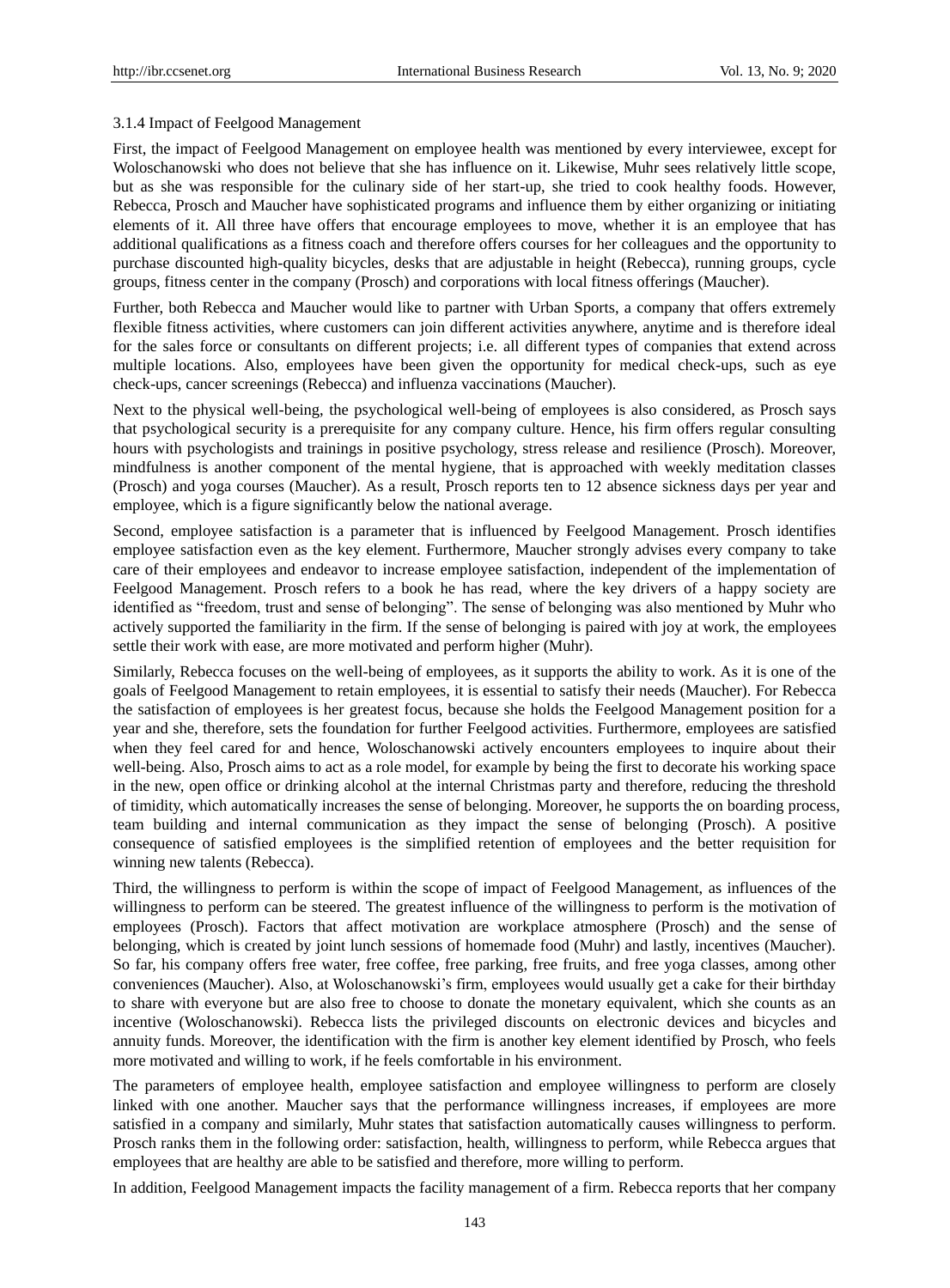wants to move offices in 2022. Here, a focus will be put on the shift from individual, single offices into open offices, predominantly in order to creating areas of contact between employees, which will increase the sense of belonging (Rebecca). Moreover, Prosch and Maucher are also involved in the creation and maintenance of recreation areas. As "Feelgood Management aims to create a working atmosphere, in which one works gladly and undisturbed" (Prosch), the atmosphere that emerges out of the design, is an aspect Feelgood Managers should consider. For example, Muhr always decorated the office according to the seasons. Feelgood Managers also serve as a role model and therefore, Prosch tries to walk through the office and set his hand on something that he is not content with, which increases the identification with the company and inspires to take responsibility of the workplace.

In conclusion, Feelgood Management can impact the employee health, employee satisfaction and their willingness to perform. As the opinions of the interviewees establish, these parameters are interrelated. Therefore, best results are probably achieved, if a holistic approach is chosen and every area of impact is viewed at individually as well as comprehensively. In addition, the facility management can be of interest to Feelgood Managers and all together are able to positively influence the economic situation of a company.

#### 3.1.5 Challenges of Feelgood Management

As most new ideas and approaches, Feelgood Management faces a number of challenges. The challenges identified by the coding of the transcribed interviews are namely: *Public Image of Feelgood Management, Ambiguous Term, Financial Restrictions and Opposition towards Feelgood Management.* First, Feelgood Management polarizes due to the catchy name, several media have reported about a range of activities (Muhr). Again, the lack of unification and standardization is problematic, as for example Prosch did not feel addressed by some of them as they in his opinion lacked the professional point of view and rather focused on the entertaining of the employees, which is too narrowly considered. This in mind, the ambiguous term causes people to deride it and thus, it only adds to the ridicule, which is frustrating on the one hand, but on the other, when placed as a marketing gag, it could also benefit the company (Prosch).

Another challenge for Feelgood Managers is financial restrictions by the executive board. Muhr experienced this several times when activities were moved into the next quarter and more drastically, when the position of the Feelgood Manager was considered redundant. The fact that no direct added value was contributed by the Feelgood Manager was crucial for the decision of the management (Muhr). Also, Woloschanowski struggled with her budget sometimes.

Furthermore, prejudices sometimes lead to the assumption that something must be fundamentally wrong in the company (Maucher). However, none of the interviewees reported opposition, neither against their position nor against their programs and not from employees or superiors. Nonetheless, Maucher claimed that well-being is unmanageable, which also imposes a challenge. In summary, Feelgood Management is connected to several challenges, which the Feelgood Managers have to consider and find solutions for.

#### *3.2 Factors within a Company Influencing Feelgood Management*

#### 3.2.1 Requirements for a Successful Implementation

First and foremost, Feelgood Management is dependent on the support of the executive board. In cases of Rebecca, Prosch and Maucher, the superior and respectively the executive board have listened to their request and supported the establishment of a Feelgood Manager. Prosch stressed that without the willingness of the leadership, Feelgood Managers have a difficult standing. Maucher supported that argument saying that the motivation and willingness to participate in Feelgood programs depends on the obvious support of the executive management. Also, Muhr reported that the top management was always supportive and participated equally to the employees at events she organized and similarly, the executives of Woloschanowski's firm followed her initiatives.

This is leading to the next point, that the participation of employees is essential. If the employee participation is high, it means that the right offerings are constructed and the challenging aim of addressing everyone is fulfilled (Rebecca). These challenges arise as the target group is so diverse, for example, Rebecca stated that she needs to find activities that are accepted by 20 year old employees as well as 60 year old workers. Rebecca is further convinced that approximately 80% of the workforce has taken part in the arrangements within the first year of implementing Feelgood Management. Woloschanowski even reported 90% of positive participation. However, it is not yet possible to identify a group of employees that is especially responsive. Neither in regard to the position or department (Muhr) nor the industry (Maucher), a clear tendency of structured willingness to participate is discernible.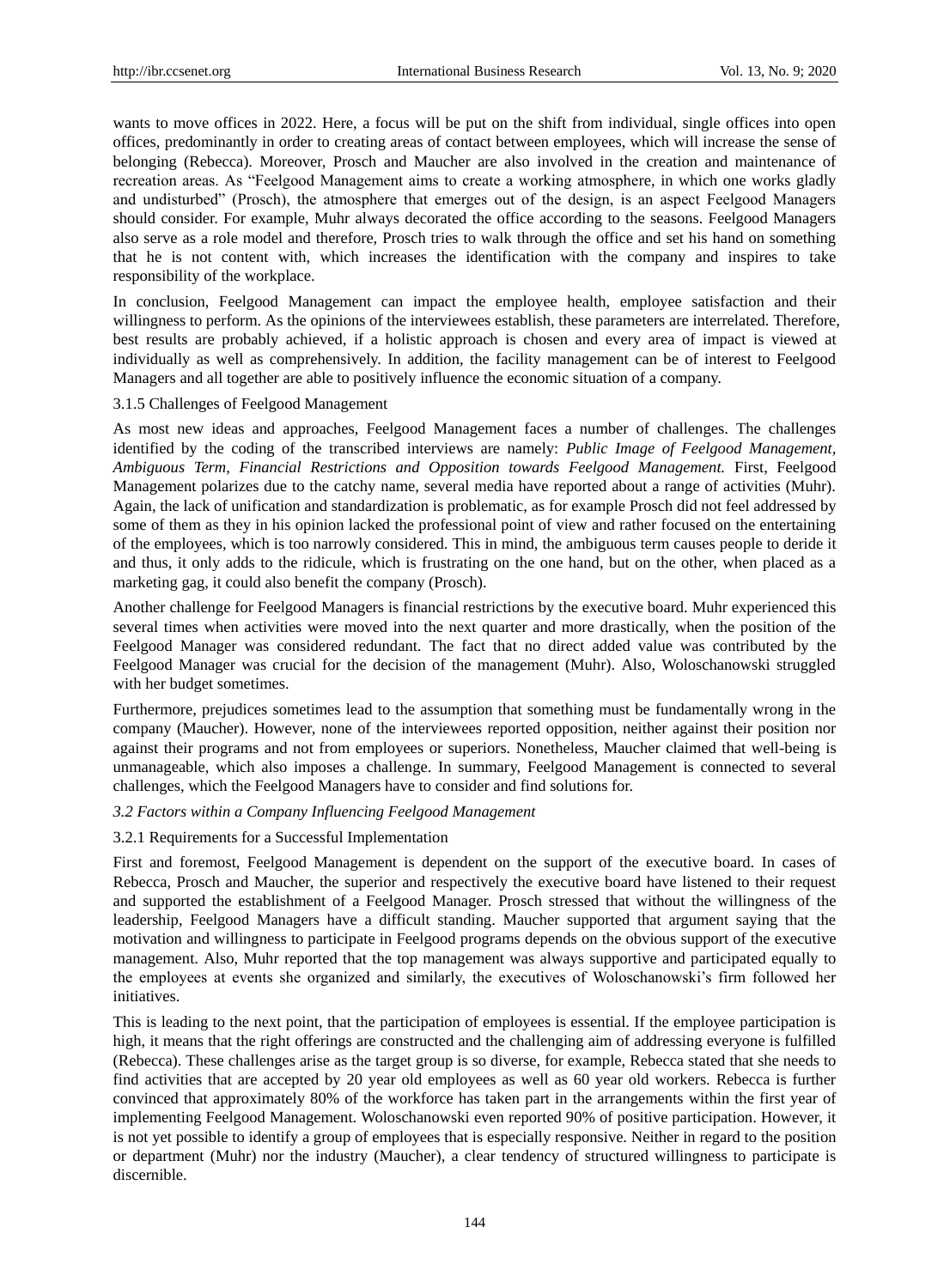Furthermore, the availability of the Feelgood Manager should be guaranteed. For example, Muhr and Woloschanowski actively seek contact to their employees, which is possible due to the relatively small number of employees, offering the opportunity to talk, exchange ideas and feedback. According to Prosch, it is helpful to have a contact person that is available, while Maucher even said that the possibility to approach someone and be able to listen to the person's matters is the most important task in order to increase employee satisfaction. This does not necessarily mean that the Feelgood Manager should have open consulting hours or allocated appointments, but is approachable through various channels, such as phone, internal online chat tools and email (Maucher). Instead, Maucher regularly visits the different business locations, while Prosch installed a Feelgood Management Ambassador Team, where every company location has at least one Ambassador that senses the atmosphere, is approachable and able to escalate matters to Prosch. In addition, companies need to give Feelgood Managers a certain level of flexibility in order to spontaneously adjust to new situations (Prosch).

Lastly, a certain set of company values is required. First, Feelgood Management needs to be authentic (Prosch). If the company publicly advertises Feelgood Management, it needs to keep their promises, during the on boarding process, but especially in the long run (Prosch). Similarly, Maucher emphasizes the importance of transparency in the firm. Next, the atmosphere and tone need to be characterized by respect and trust. A trusting relationship to their employees is essential for the work of a Feelgood Manager (Woloschanowski). Finally, teamwork should be promoted, including open communication, in order to accomplish larger tasks (Rebecca). Prosch even leads a team of Feelgood Ambassadors and Maucher emphasized the importance of interdepartmental teamwork.

In sum, the support of the executive board and the participation of the employees are vital in order to successfully implement Feelgood Management in a company. Equally important is the empowerment of the Feelgood Manager to be available and visible to the employees, and to ease the approachability. Lastly, the company culture can enhance the atmosphere and therefore, enhance the effect of Feelgood Management.

#### 3.2.2 Company Structure

First of all, the interviewees all agree that every company can benefit from Feelgood Management and therefore, it is applicable in all types of companies. Smaller companies can profit of it in any way, while for larger companies it should be broken down into the departments (Muhr). As Feelgood Management has a dual approach of both operative actions and strategic concepts, and offers a wide range of possible applications, while not being too strict in its interpretation, every company can extract something in order to fulfill their individual needs (Rebecca). Woloschanowski stresses that many of the possibilities, offered by Feelgood Management, already exist, however, are simply not labeled as such. For example, she interprets discount incentives, complimentary cafeterias and Christmas presents as Feelgood Management activities and assumes that in general, start-ups might be more creative in their programs (Woloschanowski).

Prosch agrees that every company should have a Feelgood Manager, independent of its number of employees. Further, he elaborates that the impact is decreasing with an increasing workforce (Prosch). Therefore, he has created a Feelgood Ambassador program, where 20 employees officially support him at the various company locations (Prosch). Contrastingly, Maucher emphasizes the importance of Feelgood Management, but reminds to consider other alternatives as well. He could also image that the company's leaders could each be responsible and empowered to take care of the employees; therefore, a Feelgood Manager would be redundant (Maucher). However, Prosch disagrees by saying that in the real world, employees are the first to suffer under pressure as then the customers and superiors come first. If the well-being of employees is the pure focus of another Manager, i.e. the Feelgood Manager, this scenario is less likely to happen (Prosch).

In regard to the number of employees that one Feelgood Manager can care for, Muhr says that 30 employees are the maximum, while Prosch agrees and aims to have a Feelgood Ambassador for every 30 employees. However, before he established his team and was promoted to Head of Feelgood Management, he was the Feelgood Manager for between 150 to 180 employees (Prosch). As Maucher does not interpret his role as narrowly as Prosch and Muhr, in his allocated time of 1.5 days a week for Feelgood Management, he is taking care of 350 employees. Nevertheless, he also has a team of employees that nurture and maintain the idea implementation tool Smile, where he supervises the process, but oftentimes simply triggers it (Maucher).

Furthermore, the implementation of Feelgood Management is individual and should be tailor-made for every company. As three of the interviewees proactively sought to introduce Feelgood Management in their companies, the process is distinctive. However, there are certain requirements, such as the support of the executive board and general willingness to participate of the employees. Moreover, the positioning of the Feelgood Manager can be decisive for the approach's success. Woloschanowskidirectly reports to the Chief Executive Officer, which is due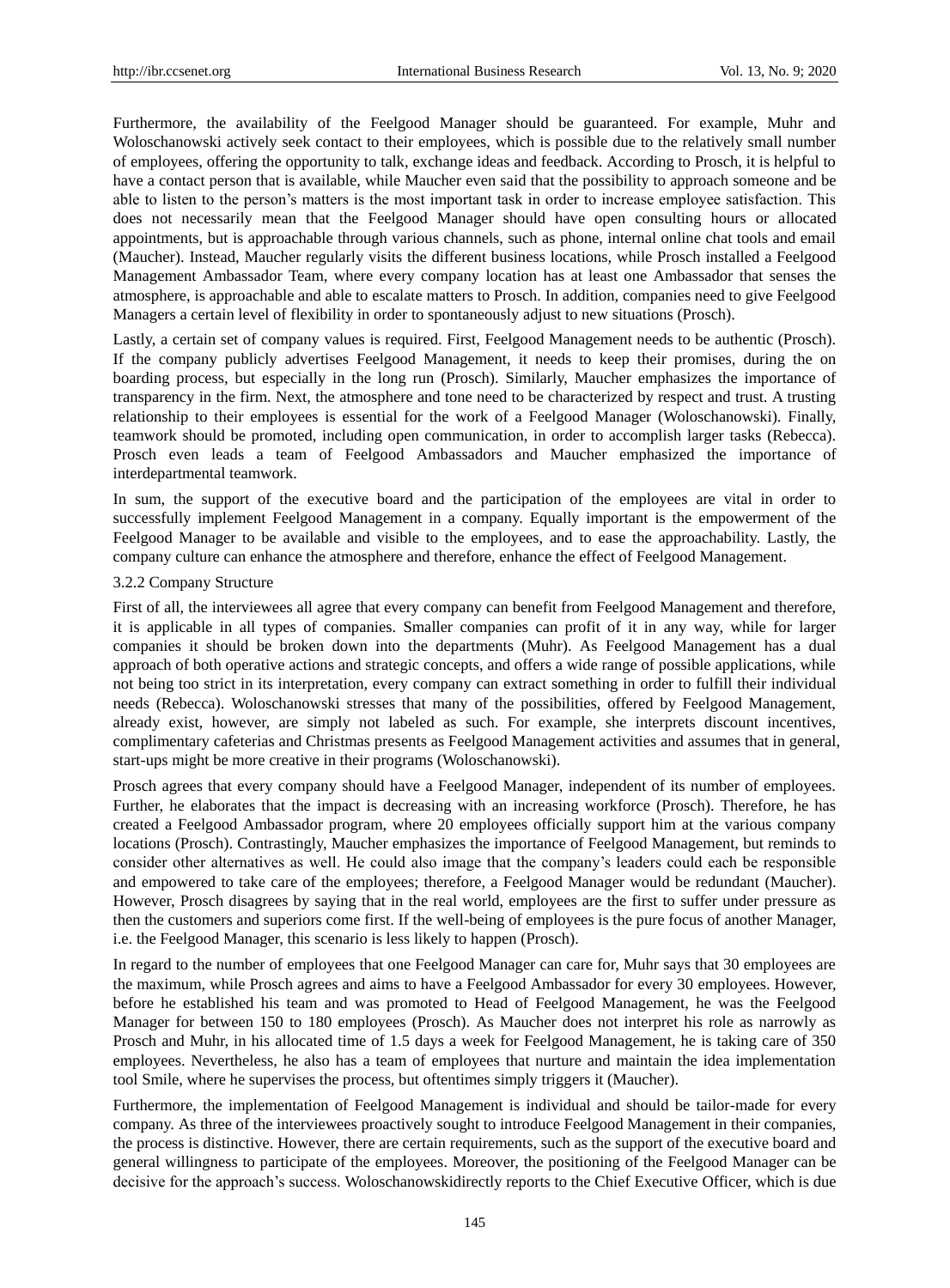to their small company sizes. The superior of Muhrand Rebeccaon the other side, is positioned in the HR department, while Proschand Maucheralso have their direct leaders within the executive board. Also, it is important to note that Feelgood Managers usually have no disciplinary force (Prosch).

Another point is the collaboration of Feelgood Management with other departments within the company, which is emphasized by all interviewees. Naturally, Rebeccaand Woloschanowskisee synergies with tasks related to Office Management, as both have a shared position. Moreover, Woloschanowskilabels herself as a hybrid, as she is the connecting factor between departments. Further, the event management (Woloschanowski), the HR department, sales and marketing (Maucher) and corporate health promotion (Prosch) are areas of business that are closely related to Feelgood Management.

Finally, the provision of effective and sufficient communication channels is a structural element that a company can influence in order to support Feelgood Management. For example, internal chat tools (Maucher), timelines and regular video and personal meetings (Prosch) are possible channels of communication. Furthermore, Maucherinitiated a tool to collect, evaluate and vote for ideas and improvements, which is accessible by everyone.

In conclusion, if Feelgood Management is attractive for a company, some structural groundwork can be done in order to increase the impact. Feelgood Management can be applied to all kind of firms in the SME segment, but the implementation is likely to be unique. The clear positioning of a Feelgood Manager is advantageous, just as the sufficient provision of communication channels is beneficial and eases the implementation of Feelgood Management in a firm.

#### **4. Discussion and Managerial Implications**

### *4.1 Objective 1: Definition of Feelgood Management*

A first challenge arose, as there is no unified definition of Feelgood Management available. There are certain authors, who have each come up with their own declaration; however, oftentimes these were descriptions of the Feelgood Manager's tasks rather than a definition of the approach. For example, the BFGM describes the purpose of Feelgood Management as the "implementation, development and perpetuation of a value-oriented company culture" (Frenking, 2016), while Weber and Gesing (2019) further name it a holistic approach to create a company culture that supports ideal conditions for efficient working. Additionally, according to Kraus-Wildegger (2019), a Feelgood Manager is a cultural framer for appreciative, human friendly workplace and Lange (2019) adds that the enablement to enjoy work is a central task of Feelgood Managers. Consequently, the term Feelgood Manager is very ambiguous. Taking the circulating definitions into account, the authors of this study derived the following definition:

*Feelgood Management is a human-centric, holistic approach to create a value-oriented company culture that offers the ideal workplace for every individual employee, in order to guarantee ideal conditions for efficient working*.

However, the interviews revealed additional input. Prosch emphasized the importance of a well-functioning team and therefore, implemented a Feelgood Ambassador at every company location. Maucher agrees and adds that he views a Feelgood Manager as an enabler, who empowers employees to take initiative. Hence, the definition was extended to the following:

*Feelgood Management is a human-centric, holistic approach to create a value-oriented company culture that offers the ideal workplace for every individual employee, in order to guarantee ideal conditions for efficient working and encourages employees to proactively initiate and participate.* 

In sum, a coherent definition has been developed in order to serve all stakeholders.

# *4.2 Objective 2: General Understanding of Feelgood Management*

The following model consists of three tiers: the factors that are influencing Feelgood Management, the parameters that are impacted by Feelgood Management and the resulting benefits for the company, see Figure 1.

First, Feelgood Management is dependent on certain requirements that need to be fulfilled in order for a successful implementation. These again, are influenced by the development of Feelgood Management, which includes the general development of Feelgood Management along with the company's intention to inaugurate Feelgood Management. Lastly, challenges have a direct impact on Feelgood Management and should hence be carefully evaluated. The next tier includes the parameters health, satisfaction and performance willingness of employees and each consist of a sub tier. Feelgood Management can affect the employees' physical health as well as the mental health, whereas the overall employee health affects the employee satisfaction. In conjunction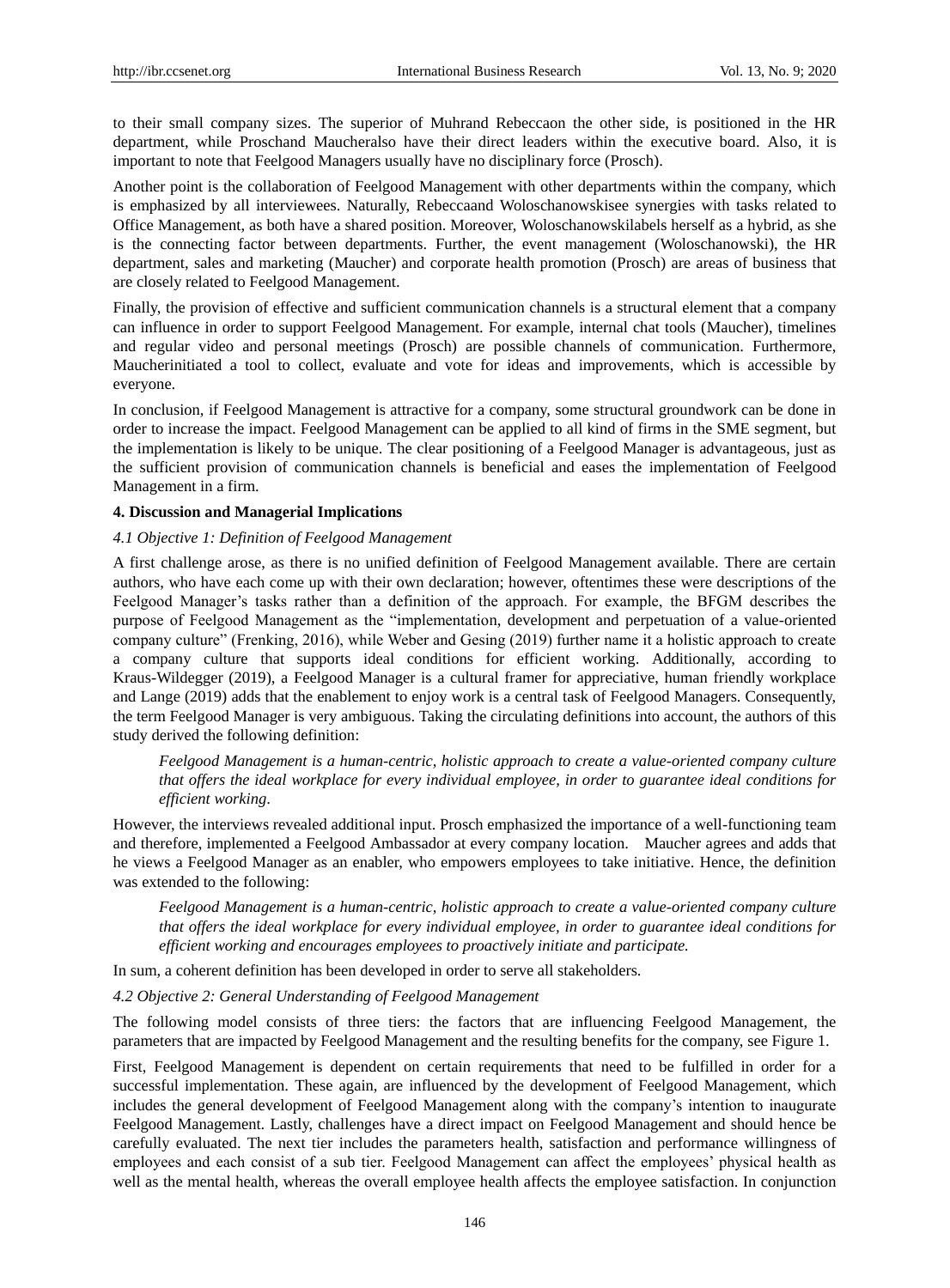with Feelgood Management, the general well-being and sense of belonging are the two factors than can increase.





Again, employee satisfaction impacts the performance willingness, which can also directly be affected by Feelgood Management. Here, the parameters motivation and facility management are highlighted. While the three overall parameters have been presented in the literature, the interviews with the Feelgood Managers revealed the interdependence between these. To conclude, the last tier represents the overall impact on the company, which can increase with the implementation of Feelgood Management. Namely, the economic situation can improve by the fostering of the competitive advantage, the employer branding increases as the employee acquisition and retention is supported and lastly, the overall company reputation improves with the clear positioning of the company culture and caring for employees.

# *4.3 Objective 3: Identification of Common Strategies*

The third objective of this study is to identify strategies and programs that are commonly applied by companies that have already implemented Feelgood Management (see Figure 2). Here, the influences of Feelgood Management are displayed in detail. The development of Feelgood Management includes both the general development as well as the intention to inaugurate it and also the format of implementation. For example, Prosch introduced a Feelgood Ambassador to every company location and Maucher promotes proactive involvement of employees. Additional factors influencing the requirements for successful Feelgood Management are the company culture, company structure and personal qualities of a Feelgood Manager. Further, the challenges that Feelgood Management has to combat include the ambiguity of the term as well as potential opposition against it.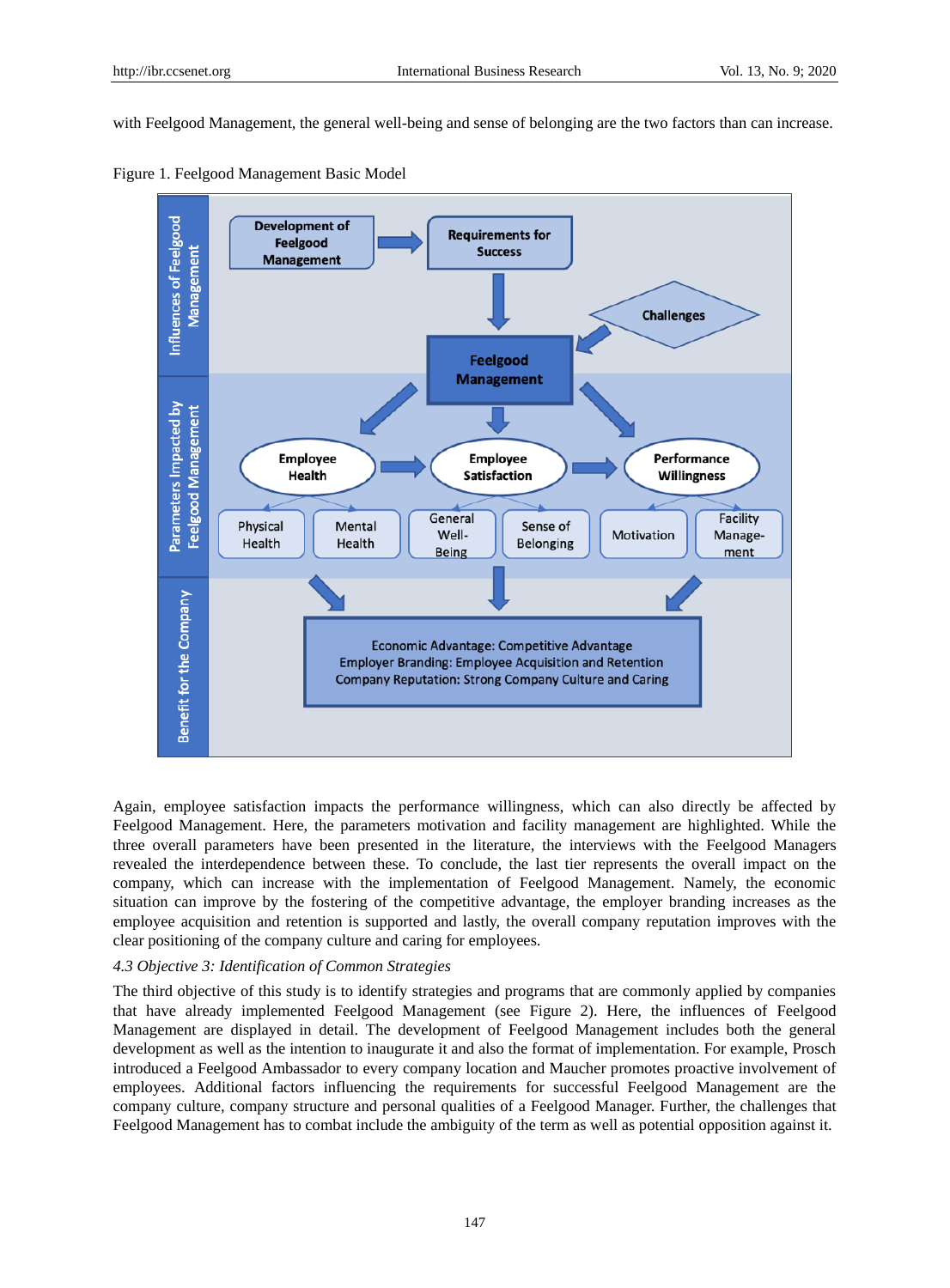



Moreover, a fourth tier between the parameters impacted by Feelgood Management and the overall effect on the company has been added: exemplary measures. Here, the actions that have been mentioned most frequently by the interview experts, have been added and give tangible suggestions for improving these categories. More precisely, the employee health consists of physical and mental health. In order to address the main health issues, namely illnesses related to the musculoskeletal system, sicknesses regarding the respiratory system and mental illnesses, Feelgood Managers installed desks that are adjustable in height, back muscle trainings, fitness classes and corporations to local gyms, medical check-ups, influenza vaccinations, yoga classes, meditations and psychological consulting hours.

In regard to the employee satisfaction, the general well-being and sense of belonging are impacted: the former by caring for the employees, by offering conversations and sensing atmospheres, the latter by a carefully constructed on boarding process and teambuilding activities. Further, motivation and facility management can influence the employees' performance willingness. Finally, facility management can increase the overall workplace atmosphere and interior design; both are factors that increase the employees' identification with the company. Nevertheless, these strategies are mostly intangible and therefore, it is very difficult to quantitatively measure their effect.

# *4.4 Objective 4: Managerial Implications*

The last objective of the study is to develop a set of recommendations for the management of German SMEs of how Feelgood Management can be implemented in inexperienced companies. To accomplish this, the situation of SMEs in Germany has been thoroughly examined. The significance of SMEs in Germany is tremendous, as 99.5 % of all companies are classified as such (InstitutfürMittelstandsforschung Bonn, 2019). Nonetheless,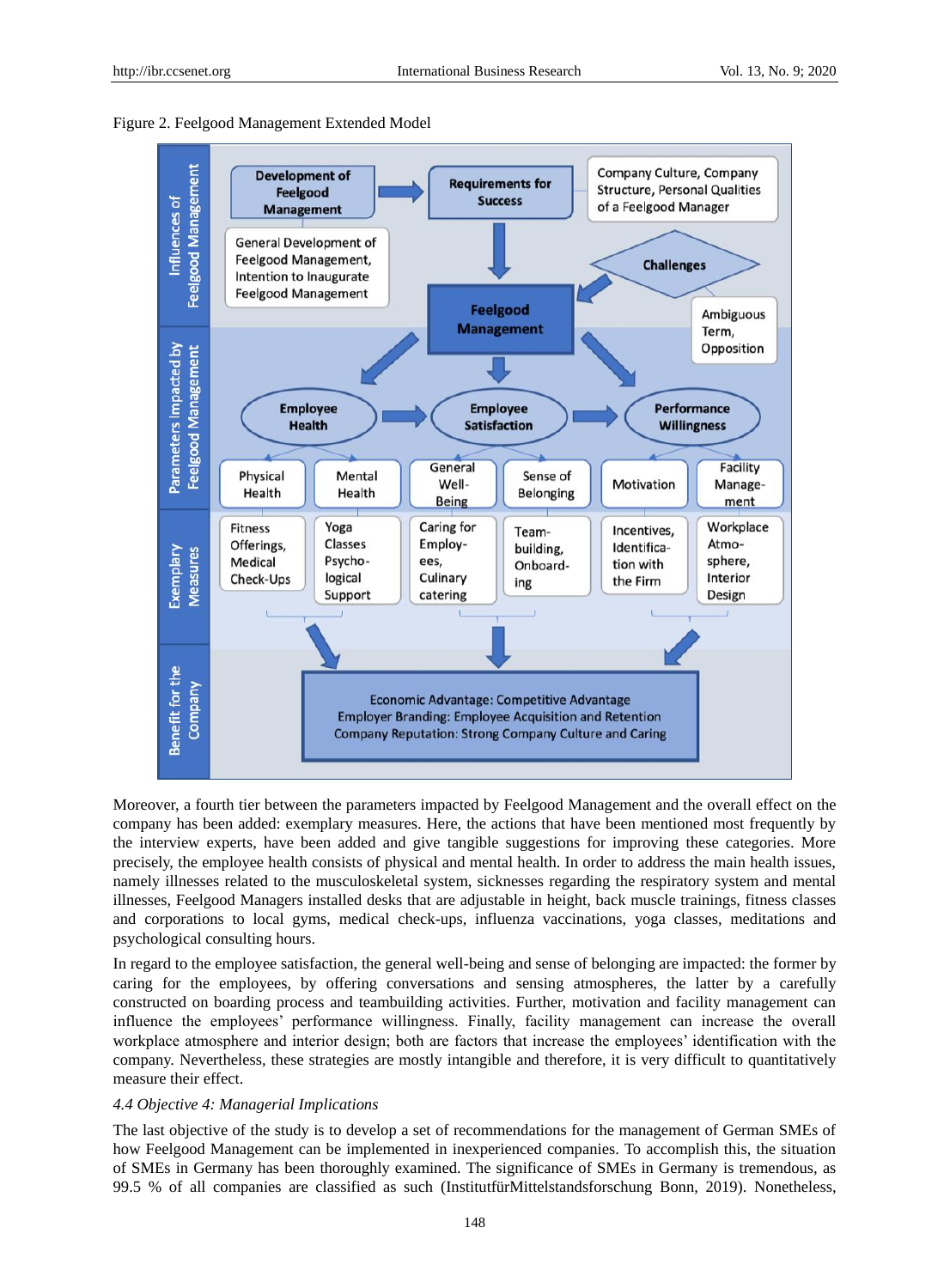SMEs are facing challenges that they have to adjust to, namely the megatrends of globalization, demographic change, value change and digitalization, in order to remain competitive in the future. These challenges lead to a scarcity of talents, and the acquisition and retention of employees therefore evolve to become a priority of companies.

Hence, the attractiveness as an employer becomes increasingly important, just as the caring for the employees' health and satisfaction, which consequently affect the performance willingness and therefore, the overall performance of the company. Therefore, it is strongly advisable that companies analyze their individual situation and are aware of the mega trends and their impact. These impacts include a shift in attitude of employees, who increasingly perceive work time as valuable lifetime as well as a change of motivational factors. While formerly employees were motivated by monetary incentives, now soft factors such as a pleasant work atmosphere, sense of belonging and the identification with the firm are essential.

As Feelgood Management potentially addresses all these elements, it might be a solution to address these challenges. However, the dimension of Feelgood Management, its range of activities and professionalism complicate a clear recommendation. While the experts unanimously recommend Feelgood Management to every company, the support of the executive board, general willingness to participate by the employees, company culture and company structure that support a generous approachability and availability of the Feelgood Manager, are crucial elements that need to be assessed beforehand.

Furthermore, the right person needs to be found, which possesses an ideal mix of soft skills, especially intrinsic motivation, communication skills and empathy, and hard skills, vocational trainings, but more importantly experience within the same company. While external Feelgood Managers objectively seem like a valid alternative, the experts agree that it is more efficient if detailed knowledge about the company culture, processes, structures and employees exist (Prosch, Maucher). Another challenge is the ambiguity of the term Feelgood Management, which needs to be communicated carefully in order to avoid prejudice and ridicule. Moreover, the measurability of the impact is difficult to determine. Various measures have been identified that can partially indicate the effect of Feelgood Management, however, none are exclusively impacted by it, such as internal employee surveys, online employer evaluation platforms, direct feedback of employees and key performance indicators, like the average length of employment and new hires versus leavings.

# **5. Conclusion**

Feelgood Management is a new managerial approach that has first evolved in the German start-up scene in 2012.Other types of companies have adapted and developed the concept, which leads to a diversity of possible applications. Overall though, Feelgood Management is still in the emerging phase, without a unified definition and a lack of standardization has been detected. This ambiguity often provokes prejudice and ridicule. Thus, the term Feelgood Management needs to be professionalized. A first step is the establishing of concepts conducted by pioneer Feelgood Managers. The foundation of the first professional association was another, as well as the recent emerge of literature on the topic.

In regard to the research question, the three parameters of employee health, satisfaction and performance willingness are indeed impacted by Feelgood Management. It has the potential to increase the general well-being, sense of belonging, and identification with the company, improve both the physical and mental health, affect the facility management and workplace atmosphere and therefore also impacts the employee motivation, as displayed in Figure 2.Moreover, these parameters are strongly interrelated. In addition to the intangible measurements of Feelgood Management, the direct impact is difficult to determine.

Nevertheless, the expert interviews and literature review have revealed that despite the multiple ways of implementations, Feelgood Management is perceived positively by the vast majority of employees. Many strategies and actions, both operatively and strategically, can impact the employees' health, satisfaction and willingness to perform. While the economic output is not directly affected, the employer branding is strengthened, which attracts more employees and eases their retention. For these reasons, Feelgood Management contributes to the combat of the war of talents and therefore, assures the continuity of firms in times of changes in demographics and value, globalization and digitalization. As this study is limited in its perspective and scope, future research would be beneficial. Then, the complementary employees' perspectives should be examined, as well as an investigation of other stakeholders and ideally, a greater sample size will be the foundation of future research to increase validity.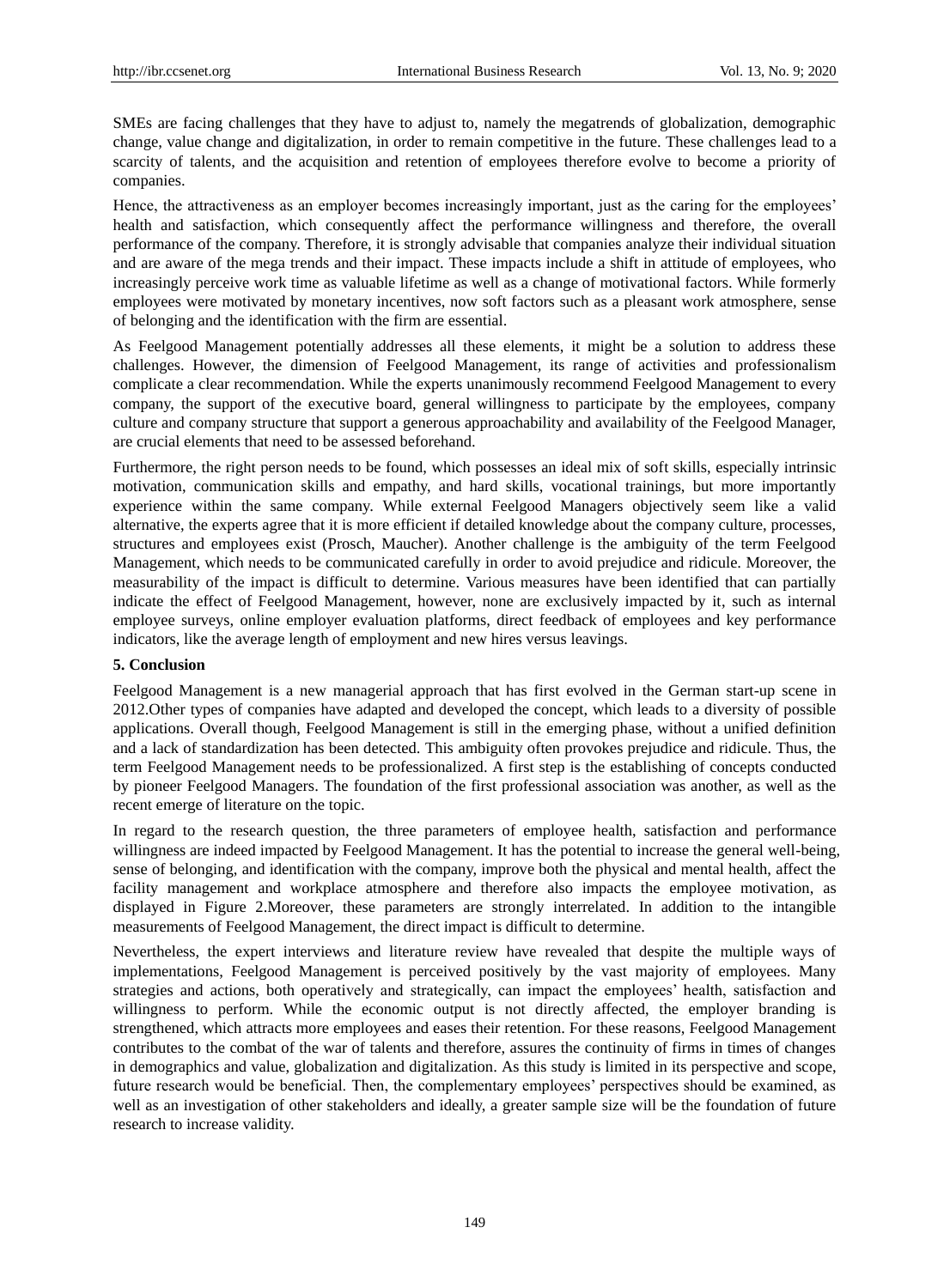#### **References**

- Biswas-Diener, R., Vittersø, J., & Diener, E. (2010). The Danish Effect: Beginning to Explain High Well-Being in Denmark. *Social Indicators Research*, *97*(2), 229-246. https://doi.org/10.1007/s11205-009-9499-5
- Danna, K., & Griffin, R. W. (1999). Health and Well-Being in the Workplace: A Review and Synthesis of the Literature. *Journal of Management*, *25*(3), 357-384. https://doi.org/10.1177/014920639902500305
- Edmondson, A. C., &Mcmanus, S. E. (2007). Methodological fit in management field research. *Academy of Management Review*, *32*(4), 1246-1264. https://doi.org/10.5465/amr.2007.26586086
- Eisenberger, N. I. (2003). Does Rejection Hurt? An fMRI Study of Social Exclusion.*Science*, *302*(5643), 290-292. https://doi.org/10.1126/science.1089134
- Fendl, G. (2016). Feelgood Manager auf dem Vormarsch Oft verwechselt mit "Wellbeing Manager." *Der GOODplace Blog*. Retrieved November 16, 2019, from https://goodplace.org/feelgood-manager-auf-dem-vormarsch-oft-verwechselt-mit-wellbeing-manager/
- Fisher, C. D. (2003). Why do lay people believe that satisfaction and performance are correlated? Possible sources of a commonsense theory. *Journal of Organizational Behavior*, *24*(6), 753-777. https://doi.org/10.1002/job.219
- Frenking, S. (2016). Feel Good Management as valuable tool to shape workplace culture and drive employee happiness. *Strategic HR Review*, *15*(1), 14-19. https://doi.org/10.1108/SHR-11-2015-0091
- Gesing, S., & Weber, U. (2017). *Konzept und Berufsbild des Feelgood-Management*. Wiesbaden: Springer Fachmedien Wiesbaden GmbH.https://doi.org/10.1007/978-3-658-19356-0
- Institut für Mittelstandsforschung Bonn. (2019). SME-definition of IfM Bonn.Bonn: Institut für Mittelstandsforschung. Retrieved November 22, 2019, from https://en.ifm-bonn.org/definitions/sme-definition-of-ifm-bonn/
- Johnston, R. (2008). Internal service barriers, flows and assessment.*International Journal of Service Industry Management*, *19*(2), 210-231. https://doi.org/10.1108/09564230810869748
- Judge, T. A., Thoresen, C. J., Bono, J. E., & Patton, G. K. (2001). The job satisfaction–job performance relationship: A qualitative and quantitative review. *Psychological Bulletin*, *127*(3), 376-407. https://doi.org/10.1037/0033-2909.127.3.376
- Kraus-Wildegger, M. (2019). *Feelgood Management Mit Wertschätzung und Menschlichkeit erfolgreich in die Arbeitswelt von morgen.* Regensburg: Walhalla Fachverlag. Retrieved December 22, 2019, from http://public.eblib.com/choice/PublicFullRecord.aspx?p=5994041
- Lange, J. (2019). *FeelGood Management – Anforderungen und Aufgabengebiete: Praxishandbuch mit Fallbeispielen*. Berlin: Springer Gabler.https://doi.org/10.1007/978-3-662-58312-8
- Ley, C. (2019).*Feel Good Management*. Norderstedt: Books on Demand.
- MacGregor, D. (1960). *The human side of enterprise*. New York: McGraw-Hill.
- Marschall, J., Hildebrandt, S., Zich, K., Tisch, T., Sörensen, J., Nolting, H.-D., Burgart, E., et al. (2018). *DAK-Gesundheitsreport 2018*. Retrieved November 22, 2019, from https://www.dak.de/dak/download/gesundheitsreport-2018-pdf- 2073702.pdf
- McGregor, D. (1998). Theorie X und Theorie Y: Autoritäres versus partizipatives Management. *Management Gurus*. Wiesbaden: Gabler Verlag. https://doi.org/10.1007/978-3-322-82771-5\_26
- O'Leary, Z. (2010). *The essential guide to doing your research project* (2nd ed.). Los Angeles: Sage.
- Oxfeldt, E., Nestingen, A., &Simonsen, P. (2017).The Happiest People on Earth?Scandinavian Narratives of Guilt and Discontent.*Scandinavian Studies*, *89*(4), 429–446. https://doi.org/10.5406/scanstud.89.4.0429
- Patton, M. Q. (2002). *Qualitative research and evaluation methods*. Thousand Oaks, Calif: Sage Publications.
- Rath, T., & Harter, J. K. (2010). Wellbeing: The five essential elements. New York: Gallup Press.
- Saunders, M. N. K., Lewis, P., &Thornhill, A. (2012).*Research methods for business students* (6th ed.). Harlow, England; New York: Pearson.
- Seligman, M. E. P. (2008). Positive Health.*Applied Psychology*, *57*(1), 3-18. https://doi.org/10.1111/j.1464-0597.2008.00351.x